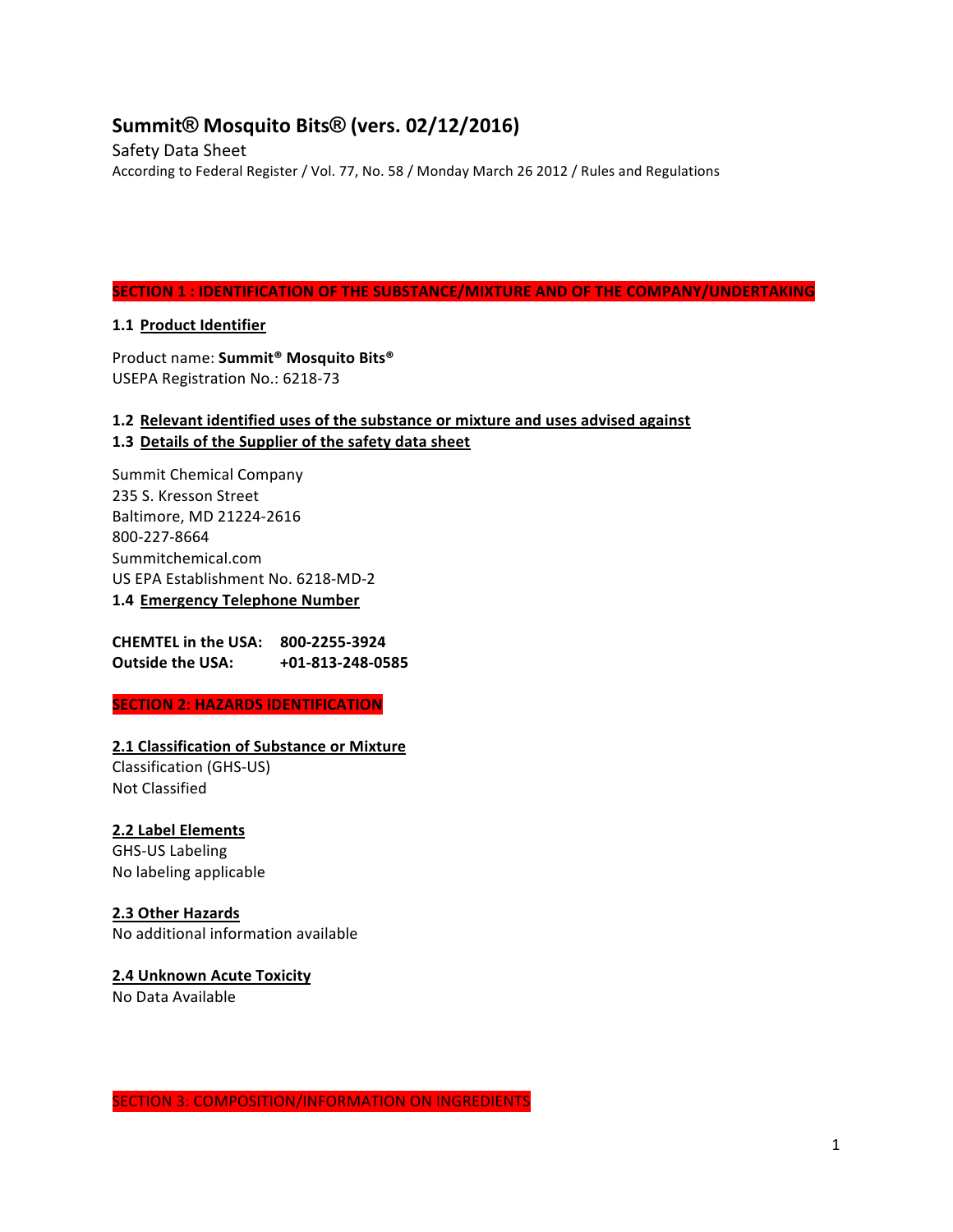#### MIXTURE

| <b>NAME</b>                                                                                                                                                                            | <b>PRODUCT IDENTIFIER</b>            | %    | <b>CLASSIFICATION</b> |
|----------------------------------------------------------------------------------------------------------------------------------------------------------------------------------------|--------------------------------------|------|-----------------------|
| Bacillus thuringiensis subspecies<br>israelensis solids, spores and<br>insecticidal toxins*<br>7,000 aedes egypti (AA) International<br>Toxic Units (ITU) per mg of primary<br>powder. | None: Microbial active<br>ingredient | 2.85 | Not classified        |

# SECTION 4: FIRST AID MEASURES

| 4.1 Description of First Aid Measures      |                                                                                                                                        |
|--------------------------------------------|----------------------------------------------------------------------------------------------------------------------------------------|
| <b>First Aid Measures General</b>          | : Never Give anything by mouth to an unconscious person. If<br>You feel unwell, seek medical advice (show the label where<br>possible) |
| <b>First Aid Measures after Inhalation</b> | : Assure fresh air breathing. Allow the victim to rest.                                                                                |
| First Aid measures after skin contact      | : Remove affected clothing and wash all exposed skin area with<br>Mild soap and water, followed by warm water rinse.                   |
| First aid measures after skin contact      | : Rinse immediately with plenty of water. Obtain medical<br>attention if pain, blinking or redness persist.                            |
| First aid measures after ingestion         | :Rinse mouth. Do NOT induce vomiting. Obtain emergency<br>medical attention                                                            |
|                                            |                                                                                                                                        |

#### **4.2 Most Important symptoms and effects, both acute and delayed**

| Symptoms/injuries | : Not expected to present a significant hazard under anticipated |
|-------------------|------------------------------------------------------------------|
|                   | conditions of normal use.                                        |

## **4.3 Indication of any immediate medical attention and special treatment needed** No additional information available

| <b>SECTION 5: FIREFIGHTING MEASURES</b>                   |                                                                                                    |
|-----------------------------------------------------------|----------------------------------------------------------------------------------------------------|
| 5.1 Extinguishing media                                   |                                                                                                    |
| Suitable Extinguishing Media                              | : Foam. Dry powder. Carbon Dioxide. Water Spray. Sand                                              |
| Unsuitable Extinguishing Media                            | : Do not use heavy water stream                                                                    |
| 5.2 Special Hazards Arising from the Substance or Mixture |                                                                                                    |
| No additional information available.                      |                                                                                                    |
| 5.3 Advice For Firefighters                               |                                                                                                    |
| Firefighting instructions                                 | : None                                                                                             |
| Protection during Firefighting                            | : Do not enter fire area without proper protective equipment,<br>including respiratory protection. |

#### **SECTION 6: ACCIDENTAL RELEASE MEASURES**

# **6.1 Personal precautions, Protective Equipment and Emergency Procedures** General Measures **Superset Exercise :** Isolate from fire, if possible, without unnecessary risk.

# **6.1.1 For Non-Emergency Personnel**

| <b>Emergency Procedures</b> | : Evacuate unnecessary personnel. |
|-----------------------------|-----------------------------------|
|                             |                                   |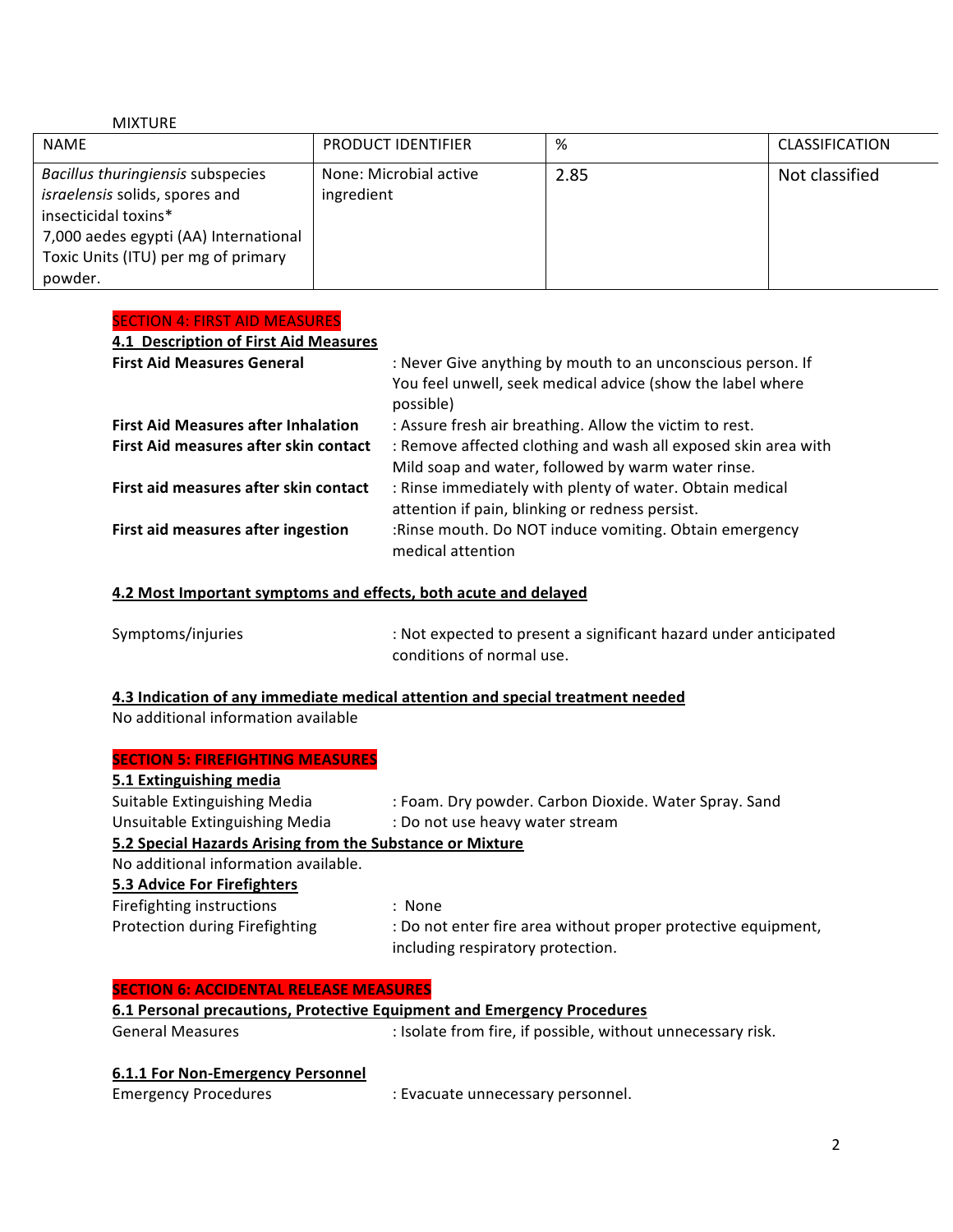## **6.1.2 For Emergency Responders**

| Protective Equipment        | : Equip Cleanup crew with proper protection |
|-----------------------------|---------------------------------------------|
| <b>Emergency Procedures</b> | : Ventilate Area                            |

#### **6.2 Environmental Precautions**

Prevent entry to sewers and public waters.

#### **6.3 Methods and Material for Containment and Cleaning Up**

See Heading 8. Exposure controls and personal protection

# **SECTION 7: HANDLING AND STORAGE**

#### **7.1 Precautions for Safe Handling**

| <b>Precautions for Safe Handling</b>            | :Wash hands and other exposed areas with mild soap<br>and water before eating, drinking, smoking tobacco, or<br>chewing gum and when leaving work.         |  |
|-------------------------------------------------|------------------------------------------------------------------------------------------------------------------------------------------------------------|--|
|                                                 | 7.2 Conditions for Safe Storage, Including any Incompatibilities                                                                                           |  |
| <b>Storage Conditions</b>                       | :Keep only in the original container with original label in a cool, well<br>ventilated place away from Children. Keep Container closed when not in<br>use. |  |
| Incompatible Products<br>Incompatible Materials | : Strong bases, acids.<br>: Sources of Ignition                                                                                                            |  |

#### **7.3 Specific End Use(s)**

No additional information available.

#### **SECTION 8: EXPOSURE CONTROLS/PERSONAL PROTECTION**

#### **8.1 Control Parameters**

| Bacillus thuringiensis subspecies israelensis solids, spores and insecticidal toxins* |                                           |            |
|---------------------------------------------------------------------------------------|-------------------------------------------|------------|
| 7,000 aedes egypti (AA) International Toxic Units (ITU) per mg of primary powder.     |                                           |            |
| <b>USA ACGIH</b>                                                                      | ACGIH TWA (mg/m3)                         | 5 mg/m $3$ |
| <b>8.2 Exposure Controls</b>                                                          |                                           |            |
| Personal protective Equipment                                                         | : Avoid all unnecessary exposure.         |            |
| Hand protection                                                                       | : Wear protective gloves.                 |            |
| Eye Protection                                                                        | : Chemical Googles or safety glasses.     |            |
| Respiratory protection                                                                | : Wear approved mask.                     |            |
| Other information                                                                     | : When using do not eat, drink, or smoke. |            |

| <b>SECTION 9: PHYSICAL AND CHEMICAL PROPERTIES</b>        |                      |
|-----------------------------------------------------------|----------------------|
| 9.1 Information on Basic Physical and Chemical Properties |                      |
| <b>Physical State</b>                                     | : Solid, granule     |
| Color                                                     | : Light Brown        |
| Odor                                                      | : Mild               |
| Odor Threshold                                            | : No data available. |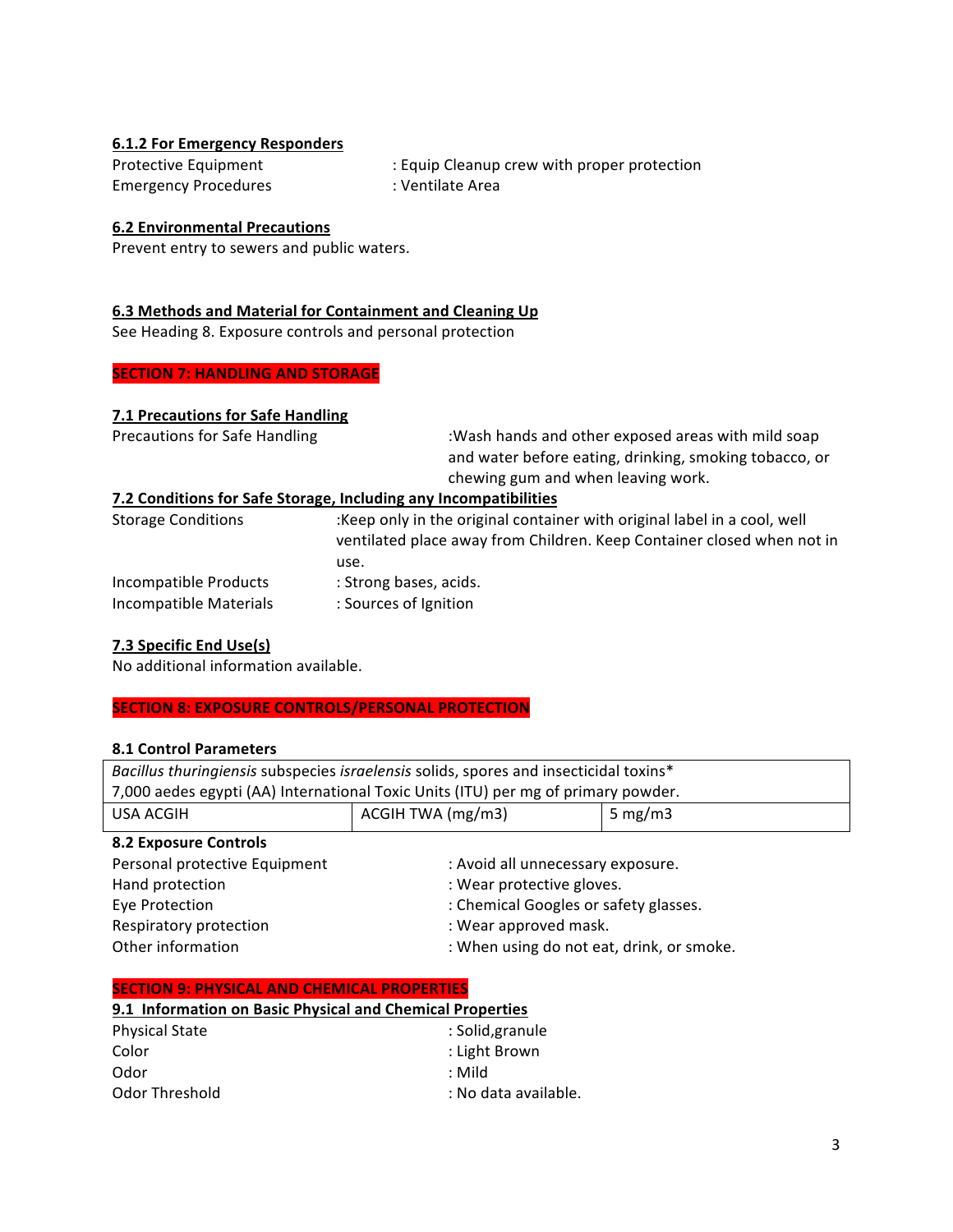| : NA                |
|---------------------|
| : No data available |
| : No data available |
| : No data available |
| : No data available |
| : No data available |
| : No data available |
| : No data available |
| : No data available |
| : No data available |
| : No data available |
| : No data available |
| : No data available |
| : No data available |
|                     |

#### **9.2 Other Information**

No additional information available.

# **SECTION 10: STABILITY AND REACTIVITY**

**10.1 Reactivity** No additional information available. **10.2 Chemical Stability** Stable under normal conditions **10.3 Possibility of hazardous reactions** Not established **10.4 Conditions to Avoid** Heat. Extremely High Temperatures **10.5 Incompatible Materials** No Data Available **10.6 Hazardous Decomposition Products** None

# **SECTION 11: TOXILOGICAL INFORMATION 11.1 Information on Toxicological Effects**

| <b>Acute Toxicity</b>                                             | : Not classified |                           |
|-------------------------------------------------------------------|------------------|---------------------------|
| Bacillus thuringiensis subspecies israelensis solids, spores and  |                  |                           |
| insecticidal toxins*                                              |                  |                           |
| 7,000 aedes egypti (AA) International Toxic Units (ITU) per mg of |                  |                           |
| primary powder.                                                   |                  |                           |
| LD50 oral rat                                                     |                  | 10000 mg/kg (Rat)<br>➤    |
| LD50 dermal rabbit                                                |                  | 10000 mg/kg (Rabbit)<br>⋗ |
| Skin corrosion/irritation                                         | : Not classified |                           |
| Serious Eye damage/irritation                                     | : Not classified |                           |
| Respiratory or skin sensitization                                 | : Not Classified |                           |
| <b>Germ Cell Mutagenicity</b>                                     | : Not Classified |                           |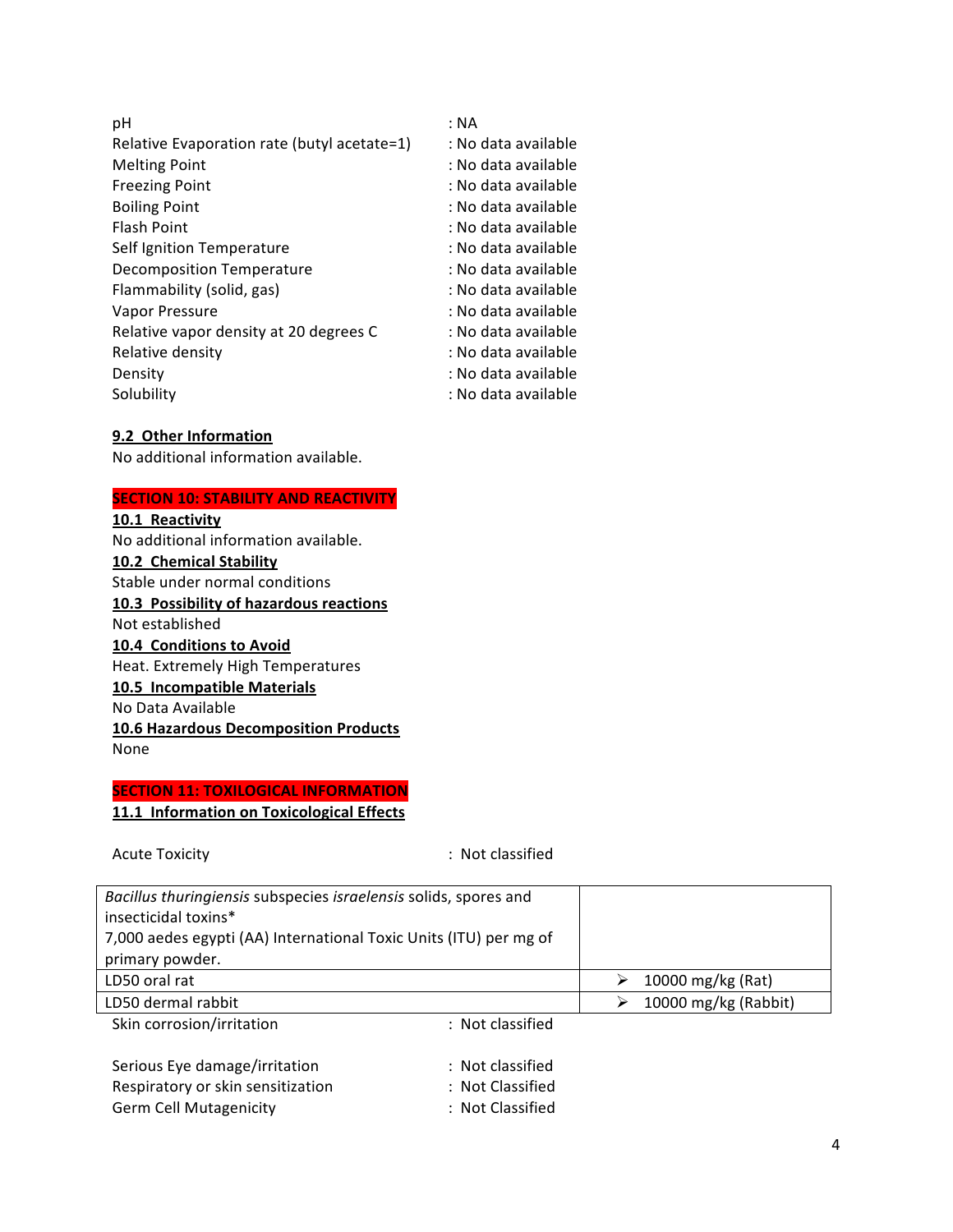#### Bacillus thuringiensis subspecies israelensis solids, spores and insecticidal toxins\*

7,000 aedes egypti (AA) International Toxic Units (ITU) per mg of primary powder.

IARC Group 3- Not Classifiable

| <b>Reproductive Toxicity</b>                       |
|----------------------------------------------------|
| Specific Target Organ Toxicity (Single Exposure)   |
| Specific Target Organ Toxicity (Repeated Exposure) |
| <b>Aspiration Hazard</b>                           |
| Potential Adverse Human Health Effects and Symptom |
|                                                    |

: Not Classified : Not Classified : Not Classified : Not Classified s extending the standard conducts in Based on available date, the classification criteria are not met

#### **SECTION 12: ECOLOGICAL INFORMATION**

#### **12.1 Toxicity**

No additional information available.

#### **12.2 Persistence and Degradability**

Summit<sup>®</sup> Mosquito Bits<sup>®</sup>

| Persistence and Degradability | Not Established |
|-------------------------------|-----------------|
|                               |                 |

| Summit <sup>®</sup> Mosquito Bits <sup>®</sup> |                                             |
|------------------------------------------------|---------------------------------------------|
| Persistence and Degradability                  | Contains readily biodegradable component(s) |

#### **12.3 Bioaccumulative Potential**

| Summit <sup>®</sup> Mosquito Bits <sup>®</sup> |                 |
|------------------------------------------------|-----------------|
| <b>Bioaccumulative Potential</b>               | Not established |

| Summit <sup>®</sup> Mosquito Bits <sup>®</sup> |                                    |
|------------------------------------------------|------------------------------------|
| <b>Bioaccumulative Potential</b>               | No bioaccumulation data available. |

#### **12.4 Mobility in Soil**

No additional information available

#### **12.5 Other Adverse Effects**

#### **SECTION 13: DISPOSAL CONSIDERATIONS**

**13.1 Waste Treatment Methods** 

Waste Disposal Recommendations in the commendations of the control of the control of the control of the control of the control of the control of the control of the control of the control of the control of the control of th

Other Information **Contract Contract Contract Contract Contract Contract Contract Contract Contract Contract Contract Contract Contract Contract Contract Contract Contract Contract Contract Contract Contract Contract Contr** 

accordance with local/national regulations.

Ecology – Waste Materials into the environment into the environment